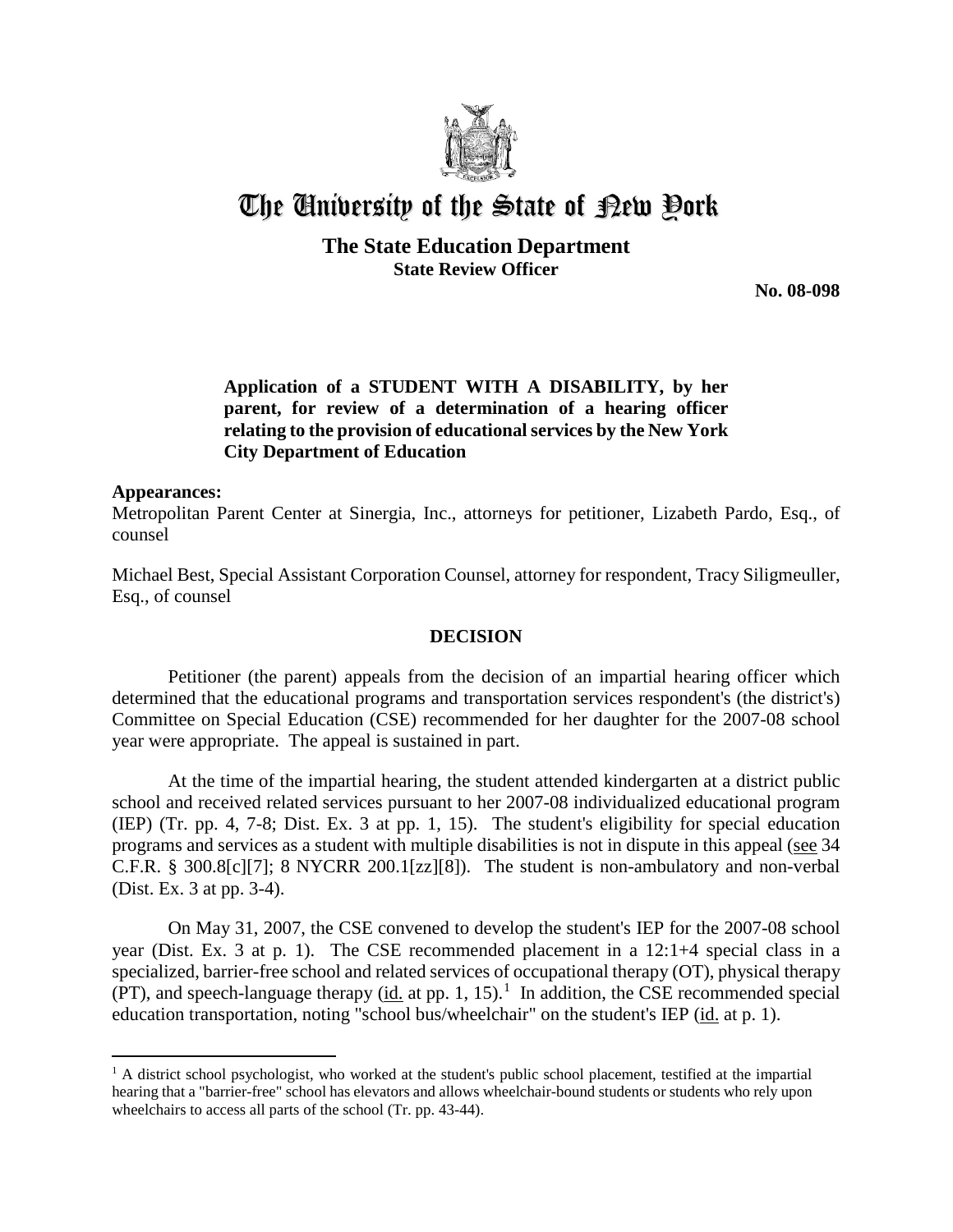By due process complaint notice dated April 15, 2008, the parent requested an impartial hearing alleging that the district denied "porter services" to her daughter, a non–ambulatory student living in a second floor, walk-up apartment (Parent Ex. A).<sup>2</sup> As relief, the parent requested that the district provide porter services to her daughter (id.). The due process complaint notice did not allege that the student was denied a free appropriate public education (FAPE) because of a lack of porter services, nor did it allege any safety issues related to the student's special transportation (see id.).

On June 6 and 25, 2008, the parties convened for the impartial hearing and presented both testimonial and documentary evidence (Tr. pp. 1-117; Dist. Exs. 1-4; Parent Exs. A-G). The student's special education teacher described the student as non-verbal and non-ambulatory, as well as alert and aware of her surroundings (Tr. p. 22). She also described the student's special class, her classmates, and the staffing (Tr. pp. 22-23). At the beginning of the school day, the student arrived on her school bus and would be lowered from the bus in her stroller using the bus lift (Tr. p. 29).<sup>3</sup> A paraprofessional would then wheel the student into the classroom in her stroller (id.). Once inside the classroom, the student would be transferred from her stroller into a special adaptive chair with a hip belt, a footplate, and its own tray that allowed the student to access tabletop activities (Tr. pp. 24-25, 32-33). The student remained in the adaptive chair during the school day (id.). The adaptive chair provided appropriate support to keep the student's "body in alignment," which allowed the student to focus on activities (Tr. p. 24). The special education teacher also testified that the CSE conducted the student's annual review for the 2008-09 school year (Tr. pp. 21, 30).

The student's Sinergia service coordinator testified that she assisted the student's mother in procuring services or equipment and scheduling appointments for the student (Tr. pp. 81-84). She began providing services to the student and her mother in November 2007, and she assisted the student's mother in requesting porter services at that time (Tr. pp. 82-84; see Parent Exs. B-C).

The district's transportation liaison testified that the school psychologist forwarded the student's application for porter services for review and consideration (Tr. pp. 57-61). After learning that the student resided in private housing, and not public housing, the transportation liaison denied the request for porter services based upon the district's transportation policy (Tr. pp. 61-62; see Parent Exs. B-C; E). He explained in testimony that the provision of porter services arose in the "late '80s" or so in response to a growing number of homeless, disabled students living in public housing or shelters who were unable to "get out of their building" because the public housing or shelters did not consistently provide "working elevators" (Tr. pp. 59-61). Thus, the

<sup>&</sup>lt;sup>2</sup> According to the district's Updated Specialized Transportation Policy, dated August 2006, submitted into evidence at the impartial hearing, "porter services"—referred to as "specialized transportation assistant services" in the district's policy—"may be provided for non-ambulatory students with disabilities who reside in **nonaccessible public buildings** and who must be carried up and down the stairs from their homes to the street" (Parent Ex. E at pp. 1-2 [emphasis in original]; see Tr. pp. 8-9).

<sup>&</sup>lt;sup>3</sup> The stroller referred to in testimony is specifically designed for students with major special needs (see Parent Ex. F; see also Tr. pp. 12-16). The student's teacher described the stroller as a "large adapted therapeutic  $\dots$ stroller" with a "shoulder harness" and a "hip belt," which is wheeled onto the wheelchair lift on the student's specially equipped school bus (Tr. pp. 25-27). After the stroller is on the school bus, the bus matron "buckles the wheels" of the stroller "onto the floor of the bus" similar to how a wheelchair would be secured to the school bus (id.). The student's teacher, who taught for approximately 30 years, characterized the student's stroller as a "standard piece of equipment" (Tr. pp. 20, 28).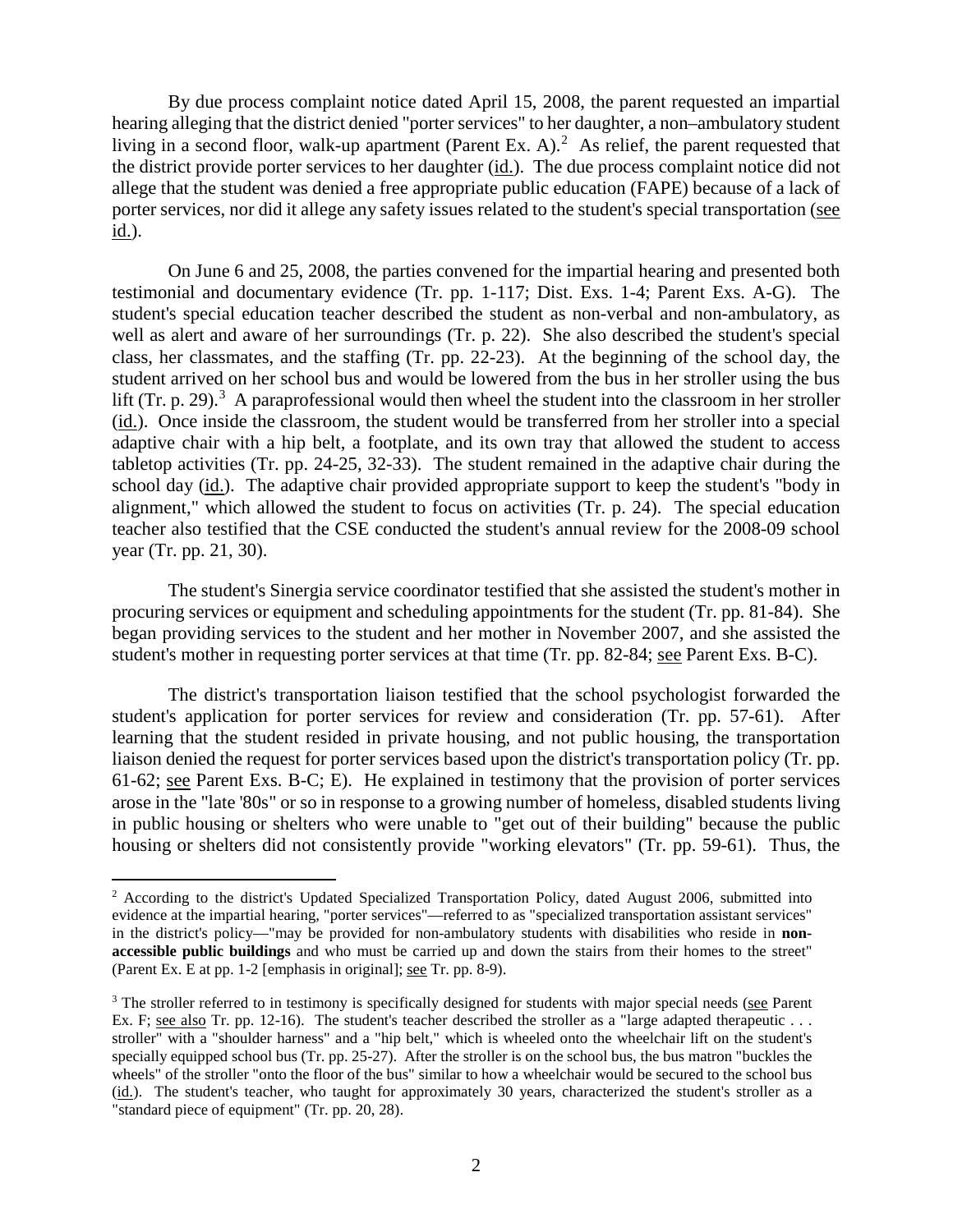district, voluntarily working in conjunction with other city agencies, provided individuals to assist disabled students living in public housing or shelters to "navigate" the stairs and to board the school bus (Tr. pp. 60-61). In this case, he testified that if the student lived in public housing or a shelter and needed to navigate steps in order to get to the school bus, as well as met the medical criteria (wheelchair), she would qualify for the porter services (Tr. pp. 64-65).

The school psychologist testified that he forwarded the student's application for porter services to the transportation liaison because while the CSE was responsible for determining whether to recommend special transportation, the transportation liaison determined whether a disabled student qualified for porter services (Tr. pp. 45-49, 53-54). With respect to his role in the process, the school psychologist provided "the parent with the appropriate paperwork necessary to apply for the services, and forward[ed] it to the appropriate people to review them" (Tr. p. 51). If the transportation liaison approved an application for porter services, the porter services were then added to the student's IEP (Tr. pp. 47, 53-54).

The student's mother also testified at the impartial hearing (Tr. pp. 86-105). At the time of the impartial hearing, she and the student lived in a second floor, walk-up apartment where the student's school bus picked up and dropped off the student for school (Tr. pp. 87-88, 90-91). She testified that she currently used the student's stroller to transport the student up and down the stairs in their apartment building to board the school bus (Tr. pp. 88-89). She obtained the stroller with the assistance of her service coordinator (Tr. pp. 91-92). Although the student also had a wheelchair, the student's mother used the stroller to navigate the stairs because it was easier to use the stroller (Tr. pp. 92, 94, 104). She also used the stroller to navigate the stairs when she took the student for walks or to appointments (Tr. pp. 94, 97-100). For appointments, the student's stroller would be placed in an ambulette for transportation (Tr. pp. 94, 99). The student's mother testified that she was seeking porter services because "[t]hat was a decision from the social worker, because [her daughter's] going to grow up and it's going to be very hard for [the student's mother] to take her down and up the stairs" (id.). Although the student's mother found it difficult to bring her daughter up and down the stairs in the stroller, she testified that she could do it on her own and further, that she could "wait some more" for porter services when her daughter was older and it became more difficult (Tr. pp. 95, 101-02). The student's mother also testified that she applied for public housing, but had not yet been approved (Tr. pp. 96-97). She had been told that an approval could take one to three years, and at the time of the impartial hearing, she had been waiting for approximately 1½ years (Tr. p. 97).

In his decision, dated July 23, 2008, the impartial hearing officer determined that although porter services qualified as a related service that the district would be required to provide under Irvington Independent School District v. Tatro, 468 U.S. 883 (1984), given the facts of the case, the student did not—at this time—require porter services in order to navigate the stairs because the student's mother was "capable of completing that task," and thus, he dismissed the parent's case (IHO Decision at pp. 1-5). In addition, the impartial hearing officer noted that the student's mother could "renew her application for future school years as the need arises, or can apply for porter services when her application for public housing, which is pending, is granted" (id. at p. 4). The impartial hearing officer also noted that although the district explained the policy limiting the provision of porter services based upon a disabled student's housing, he recommended that the district review its policy regarding the provision of porter services only to those disabled students who lived in public housing (id. at pp. 4-5).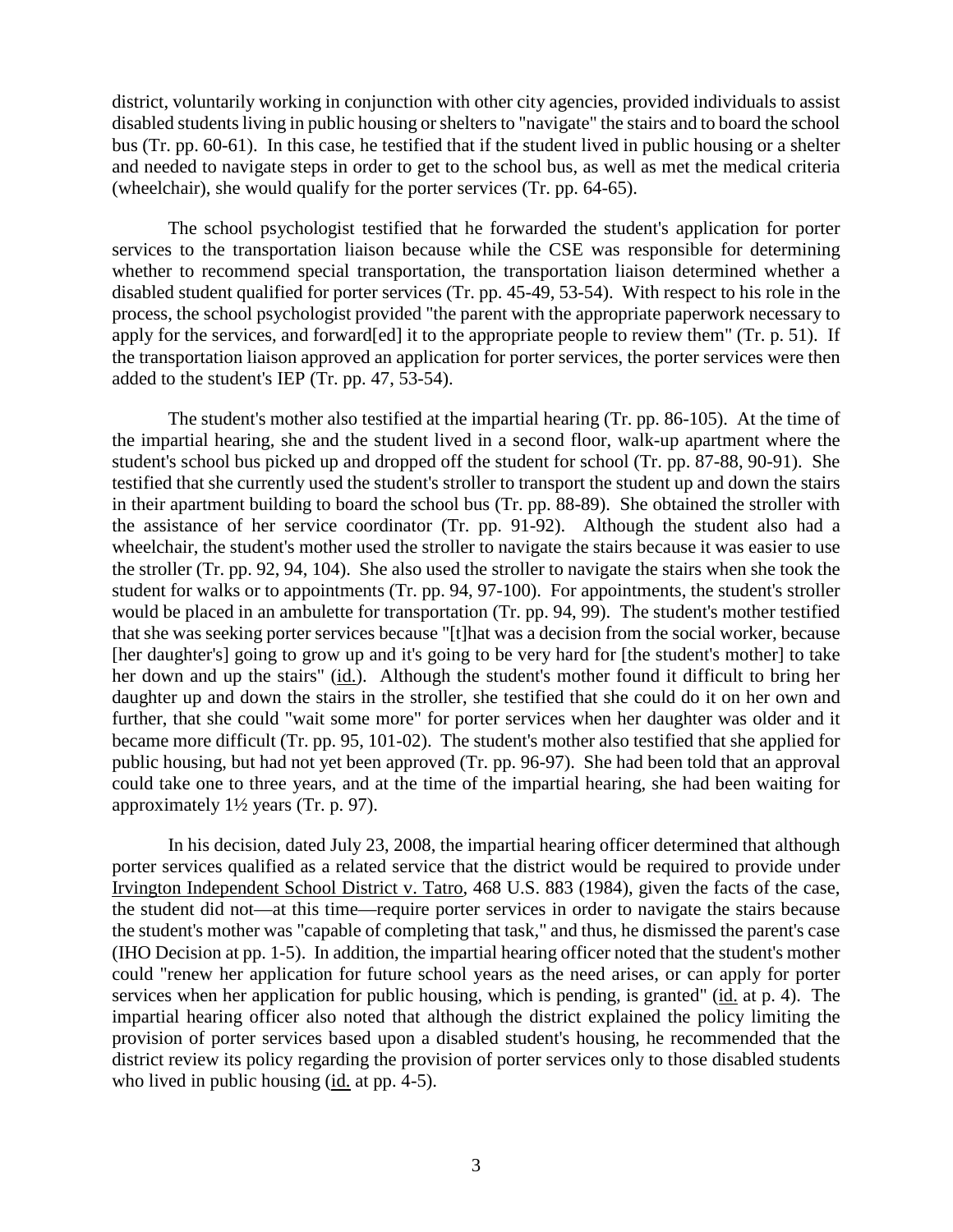On appeal, the parent asserts that the impartial hearing officer erred when he determined that the student did not presently require porter services. The parent asserts that using the student's stroller to transport the student on the bus was unsafe because the stroller was not designed for travel. The parent also contends that the denial of porter services based upon the student's housing violates the Individuals with Disabilities Education Act (IDEA) and that the procedure to add porter services to the student's IEP circumvents the CSE process by allowing a non-CSE member to determine a student's eligibility for the services. In addition, the parent argues that although the impartial hearing officer declined to rule on the validity of the district's porter services' policy, such policy violates the IDEA, and further, that the CSE was responsible for determining whether a student requires specialized transportation services, including porter services, in order to receive a FAPE and the district's procedure bypassing the CSE process to add porter services to a student's IEP constitutes a procedural violation denying the student a FAPE. The parent seeks an order directing that porter services are an appropriate IEP service required to offer the student a FAPE in the least restrictive environment (LRE), that the district's policy regarding porter services and procedures bypassing the CSE violates the IDEA denying the student a FAPE, and she requests an order directing the district to revise its transportation policy to provide porter services based upon a student's unique needs.

In its answer, the district seeks to uphold the impartial hearing officer's decision and alleges as an affirmative defense that the petition failed to comply with the applicable regulations regarding numbered paragraphs and references to the hearing record to support the allegations contained therein and thus, the petition should be dismissed. The district asserts that it sustained its burden to demonstrate that the district offered the student a FAPE, especially in light of the evidence presented that the student's current transportation services do not interfere with her ability to receive educational benefits. In addition, the district argues that because the parent failed to allege a denial of a FAPE based upon the denial of porter services in her due process complaint notice and failed to raise the issue at the impartial hearing, the petition should be dismissed for failure to state a claim upon which relief can be granted. The district also argues that neither the IDEA nor New York State Education Law requires the district to provide porter services, unless the denial of porter services constitutes a denial of a FAPE. The district alleges that the parent's claim regarding the safety of the student's current transportation services should be dismissed because it was raised for the first time on appeal. Similarly, the district contends that the parent's assertion that the district's transportation policy and procedures violated the IDEA or constituted a procedural violation denying the student a FAPE should be dismissed as the parent failed to allege these claims in her due process complaint notice and were either not raised during the impartial hearing or were not raised until the parent's closing argument, thereby denying the district an opportunity to address those issues. Finally, the district asserts that the parent's relief seeking an order directing the district to revise its transportation policy should be dismissed because the due process hearing procedures were designed to only address issues relating to specific students and not broad educational policy. The parent prepared and filed a reply to the district's answer addressing the procedural defenses raised by the district.

Upon review of the appeal, I must initially address a threshold issue. It is well established that the dispute between the parties in an appeal must at all stages be "real and live," and not "academic," or it risks becoming moot (see Lillbask v. State of Conn. Dep't of Educ., 397 F.3d 77, 84 [2d Cir. 2005]; see also Chenier v. Richard W., 82 N.Y.2d 830, 832 [1993]; Hearst Corp. v. Clyne, 50 N.Y.2d 707, 714 [1980]; Application of a Child with a Disability, Appeal No. 07-139). In general, cases dealing with issues such as desired changes in IEPs, specific placements, and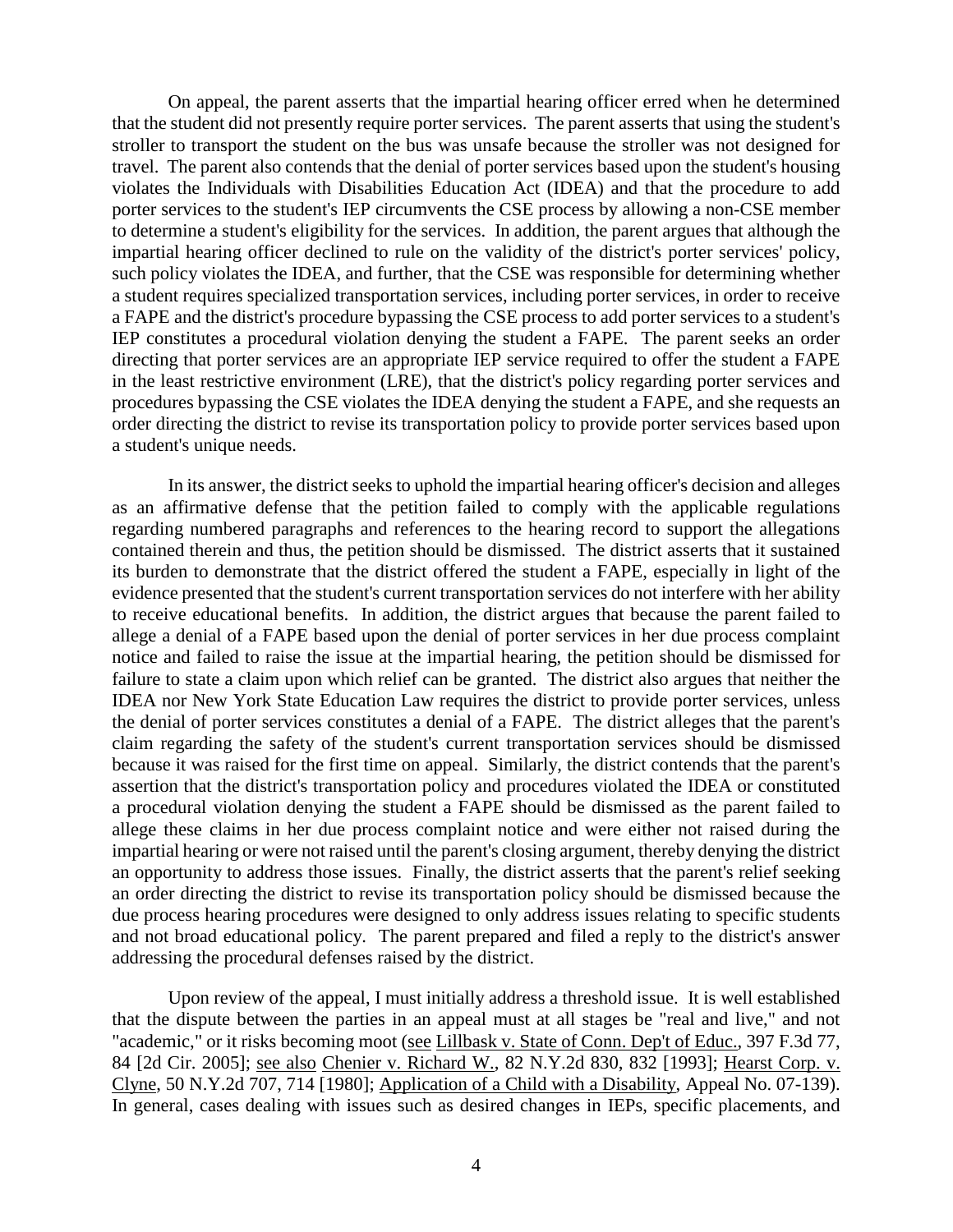implementation disputes may become moot at the end of the school year because no meaningful relief can be granted (see, e.g., Application of the Bd. of Educ., Appeal No. 06-044; Application of the Bd. of Educ., Appeal No. 05-058; Application of a Child with a Disability, Appeal No. 04- 027; Application of a Child with a Disability, Appeal No. 00-037; Application of the Bd. of Educ., Appeal No. 00-016; Application of a Child with a Disability, Appeal No. 96-37). Administrative decisions rendered in cases that concern such issues that arise out of school years since expired may no longer appropriately address the current needs of the student (see Daniel R.R. v. El Paso Indep. Sch. Dist., 874 F.2d 1036, 1040 [5th Cir. 1989]; Application of a Child with a Disability, Appeal No. 07-139; Application of the Bd. of Educ., Appeal No. 07-028; Application of a Child with a Disability, Appeal No. 06-070; Application of a Child with a Disability, Appeal No. 04- 007). However, a claim may not be moot despite the end of a school year for which the student's IEP was written, if the conduct complained of is "capable of repetition, yet evading review" (see Honig v. Doe, 484 U.S. 305, 318-23 [1988]; Lillbask, 397 F.3d at 84-85; Daniel R.R., 874 F.2d at 1040; Application of a Child with a Disability, Appeal No. 04-038).

The exception applies only in limited situations (City of Los Angeles v. Lyons, 461 U.S. 95, 109 [1983]), and is severely circumscribed (Knaust v. City of Kingston, 157 F.3d 86, 88 [2d Cir. 1998]). It must be apparent that "the challenged action was in its duration too short to be fully litigated prior to its cessation or expiration" (Murphy v. Hunt, 455 U.S. 478, 482 [1982]; see Knaust, 157 F.3d at 88; Application of a Child with a Disability, Appeal No. 07-139). Controversies are "capable of repetition" when there is a reasonable expectation that the same complaining party would be subjected to the same action again (Weinstein v. Bradford, 423 U.S. 147, 149 [1975]; see Hearst Corp., 50 N.Y.2d at 714-15; Application of a Child with a Disability, Appeal No. 07-139). To create a reasonable expectation of recurrence, repetition must be more than theoretically possible (Murphy, 455 U.S. at 482; Russman v. Bd. of Educ., 260 F.3d 114, 120 [2d Cir. 2001]; Application of a Child with a Disability, Appeal No. 07-139). Mere speculation that the parties will be involved in a dispute over the same issue does not rise to the level of a reasonable expectation or demonstrated probability of recurrence (Russman, 260 F.3d at 120; Application of a Child with a Disability, Appeal No. 07-139). Mootness may be raised at any stage of litigation (In re Kurtzman, 194 F.3d 54, 58 [2d Cir. 1999]; Application of a Child with a Disability, Appeal No. 07-139).

In this case, the parent's appeal relating to the request for porter services for the 2007-08 school year is moot. As noted above, changes to an IEP or implementation disputes—such as the parent's request to include porter services on the student's 2007-08 IEP and the implementation of those services—risk becoming moot at the end of the school year because no meaningful relief can be granted. At this time, the school year has ended, and a review of the hearing record indicates that the CSE convened for the student's annual review and to develop the student's 2008-09 IEP prior to the first day of testimony in the impartial hearing (Tr. pp. 21, 30). However, the hearing record does not establish whether the CSE considered such services or if such services were requested for the 2008-09 school year. The hearing record indicates that factors affecting the student's current needs could change, including whether the parent could no longer manage to navigate the stairs using the student's stroller or if the parent received approval for public housing, which would significantly alter the student's current needs. Thus, an administrative decision concerning the student's alleged need for porter services during the 2007-08 school year may no longer appropriately address the student's current needs. In addition, the exception to the mootness doctrine does not apply in this case because the hearing record does not contain any evidence that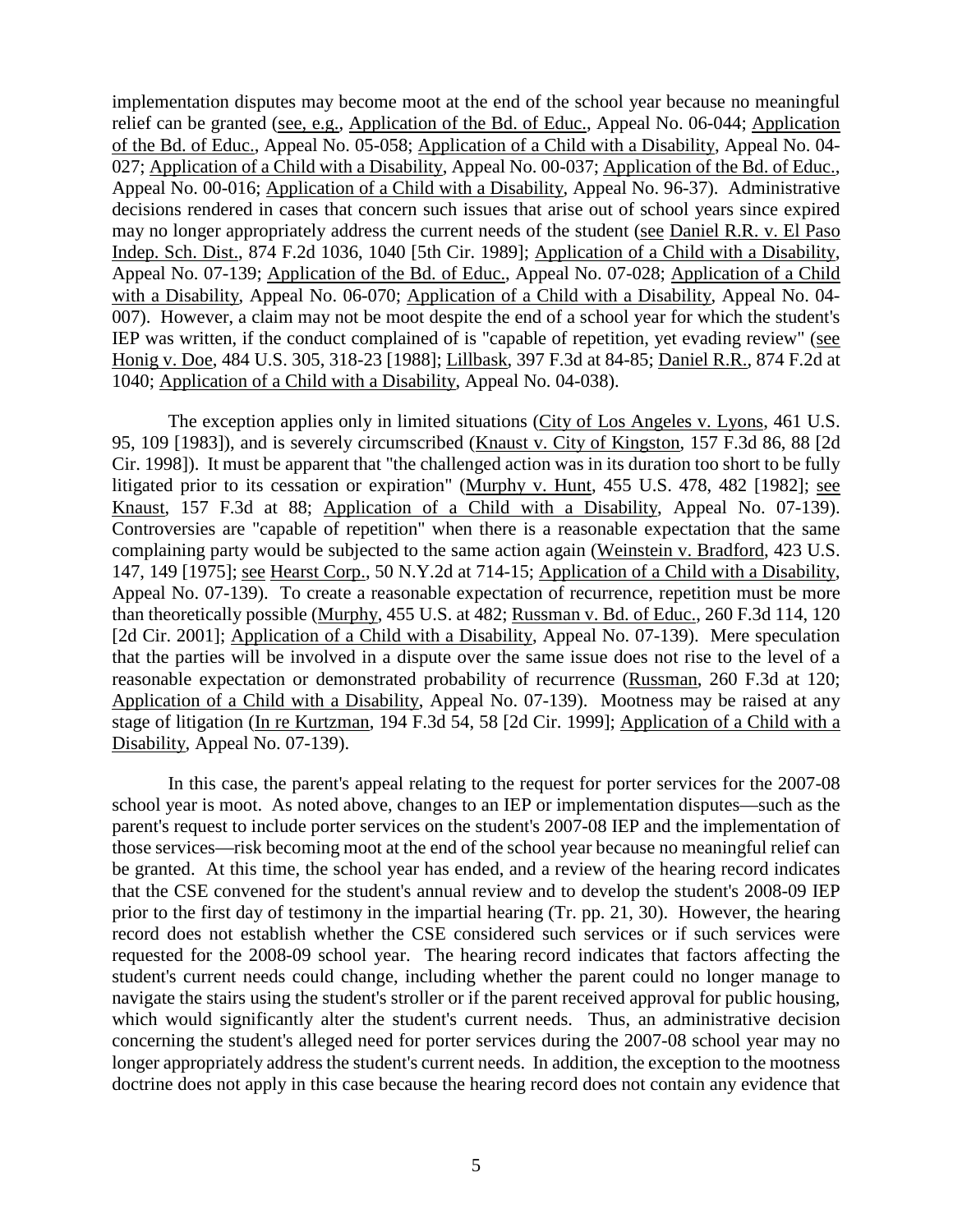the parent would be precluded from seeking porter services for the 2008-09 school year, or that the parent's right to challenge a future denial of porter services would evade review.

Although I have found that the parent's appeal in this case is moot, further discussion is warranted.

Two purposes of the IDEA (20 U.S.C. §§ 1400-1482) are 1) to ensure that students with disabilities have available to them a FAPE that emphasizes special education and related services designed to meet their unique needs and prepare them for further education, employment, and independent living; and 2) to ensure that the rights of students with disabilities and parents of such students are protected (20 U.S.C. § 1400[d][1][A]-[B]; see generally Bd. of Educ. v. Rowley, 458 U.S. 176, 206-07 [1982]).

A FAPE is offered to a student when (a) the board of education complies with the procedural requirements set forth in the IDEA, and (b) the IEP developed by its CSE through the IDEA's procedures is reasonably calculated to enable the student to receive educational benefits (Rowley, 458 U.S. at 206-07; Cerra v. Pawling Cent. Sch. Dist., 427 F.3d 186, 192 [2d Cir. 2005]). While school districts are required to comply with all IDEA procedures, not all procedural errors render an IEP legally inadequate under the IDEA (Grim v. Rhinebeck Cent. Sch. Dist., 346 F.3d 377, 381 [2d Cir. 2003]; Perricelli v. Carmel Cent. Sch. Dist., 2007 WL 465211, at \*10 [S.D.N.Y. Feb. 9, 2007]). Under the IDEA, if a procedural violation is alleged, an administrative officer may find that a student did not receive a FAPE only if the procedural inadequacies (a) impeded the student's right to a FAPE, (b) significantly impeded the parents' opportunity to participate in the decision-making process regarding the provision of a FAPE to the student, or (c) caused a deprivation of educational benefits (20 U.S.C. § 1415[f][3][E][ii]; 34 C.F.R. § 300.513[a][2]; E.H. v. Bd. of Educ., 2008 WL 3930028, at \*7 [N.D.N.Y. Aug. 21, 2008]; Matrejek v. Brewster Cent. Sch. Dist., 471 F. Supp. 2d 415, 419 [S.D.N.Y. 2007] aff'd, 2008 WL 3852180 [2d Cir. Aug. 19, 2008]).

The IDEA directs that, in general, an impartial hearing officer's decision must be made on substantive grounds based on a determination of whether the student received a FAPE (20 U.S.C. § 1415[f][3][E][i]). A school district offers a FAPE "by providing personalized instruction with sufficient support services to permit the child to benefit educationally from that instruction" (Rowley, 458 U.S. at 203). However, the "IDEA does not itself articulate any specific level of educational benefits that must be provided through an IEP" (Walczak v. Florida Union Free Sch. Dist., 142 F.3d 119, 130 [2d Cir. 1998]; see Rowley, 458 U.S. at 189). The statute ensures an "appropriate" education, "not one that provides everything that might be thought desirable by loving parents" (Walczak, 142 F.3d at 132, quoting Tucker v. Bay Shore Union Free Sch. Dist., 873 F.2d 563, 567 [2d Cir. 1989] [citations omitted]; see Grim, 346 F.3d at 379). Additionally, school districts are not required to "maximize" the potential of students with disabilities (Rowley, 458 U.S. at 189, 199; Grim, 346 F.3d at 379; Walczak, 142 F.3d at 132). Nonetheless, a school district must provide "an IEP that is 'likely to produce progress, not regression,' and . . . affords the student with an opportunity greater than mere 'trivial advancement'" (Cerra, 427 F.3d at 195, quoting Walczak, 142 F.3d at 130 [citations omitted]; see Perricelli, 2007 WL 465211, at \*15). The IEP must be "reasonably calculated to provide some 'meaningful' benefit" (Mrs. B. v. Milford Bd. of Educ., 103 F.3d 1114, 1120 [2d Cir. 1997]; see Rowley, 458 U.S. at 192). The student's recommended program must also be provided in the LRE (20 U.S.C. § 1412[a][5][A]; 34 C.F.R. §§ 300.114[a][2][i], 300.116[a][2]; 8 NYCRR 200.1[cc], 200.6[a][1]; see Walczak, 142 F.3d at 132).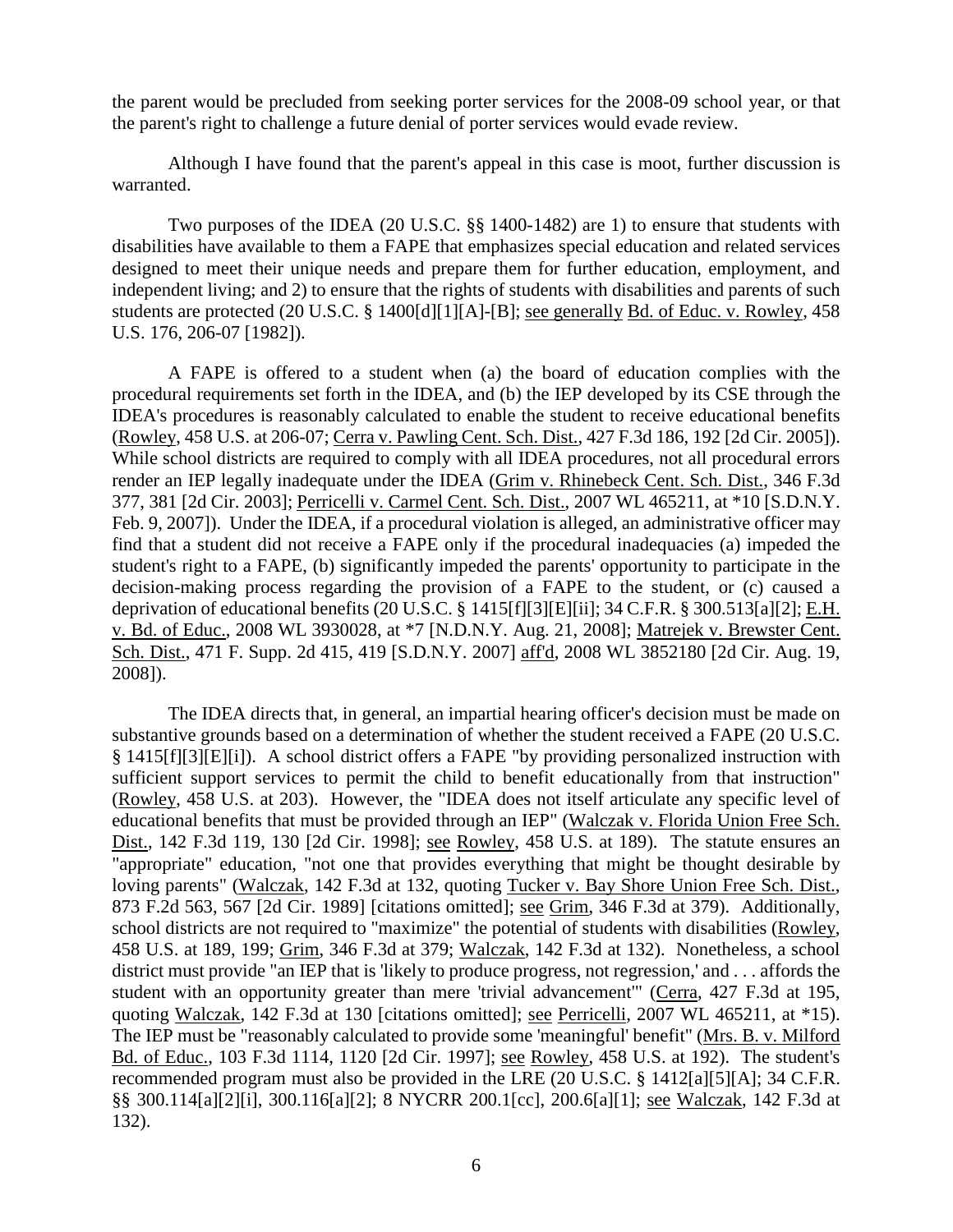An appropriate educational program begins with an IEP that accurately reflects the results of evaluations to identify the student's needs (34 C.F.R. § 300.320[a][1]; 8 NYCRR 200.4[d][2][i]), establishes annual goals related to those needs (34 C.F.R. § 300.320[a][2]; 8 NYCRR 200.4[d][2][iii]), and provides for the use of appropriate special education services (34 C.F.R. § 300.320[a][4]; 8 NYCRR 200.4[d][2][v]; see Application of the Dep't of Educ., Appeal No. 07-018; Application of a Child with a Disability, Appeal No. 06-059; Application of the Dep't of Educ., Appeal No. 06-029; Application of a Child with a Disability, Appeal No. 04-046; Application of a Child with a Disability, Appeal No. 02-014; Application of a Child with a Disability, Appeal No. 01-095; Application of a Child Suspected of Having a Disability, Appeal No. 93-9).

The IDEA specifically identifies transportation, including any modifications or accommodations necessary in order to assist a student to benefit from his or her special education, in its definition of related services (20 U.S.C. § 1401[26]; see 34 C.F.R. § 300.34[c][16]). In addition, New York State law defines special education as "specially designed instruction . . . and transportation to meet the unique needs of a child with a disability" and requires school districts to provide disabled students with "suitable transportation to and from special classes or programs" (Educ. Law §§ 4401[1], 4402[4][a]). Transportation includes transport to and from school, between schools, as well as travel in and around schools. It includes specialized equipment (e.g., special or adapted buses, lifts and ramps) if required to provide specialized transportation (34 C.F.R. § 300.34[c][16]). Specialized transportation must be included on a student's IEP if required to assist the student to benefit from special education (Application of a Child with a Disability, Appeal No. 03-053). When making determinations about a student's transportation needs, CSE's are encouraged to include input from transportation personnel (id.). The nature of the specialized transportation required for a particular student depends upon the student's unique needs, and it must be provided in the LRE (34 C.F.R. §§ 300.107, 300.305). Safety procedures for transporting students are primarily determined by state law and local policy (see Letter to McKaig, 211 IDELR 161 [OSEP 1980]). The term "related services" means transportation and such developmental, corrective, and other supportive services "…as may be required to assist a child with a disability to benefit from education, and includes…medical services for diagnostic or evaluation purposes" and includes school health services (20 U.S.C. §1401[26]; 34 C.F.R. § 34[a]; see 8 NYCRR 200.1[qq]; see Tatro, 468 U.S. 883).

As for the parent's allegations on appeal regarding the use of the student's stroller on the bus and that the district's transportation policy and procedures violated the IDEA or constituted a procedural violation of the IDEA denying the student a FAPE, the district correctly argues that since the parent did not raise these issues in her due process complaint notice or at the impartial hearing in a manner that allowed the district to address these issues, they are outside the scope of my review and not properly before me, and thus, I decline to address them on appeal (34 C.F.R. § 300.511[d]; 8 NYCRR 200.5[j][1][ii], 279.12[a]; Application of the Bd. of Educ., Appeal No. 08- 029; Application of a Student with a Disability, Appeal No. 08-020; Application of a Student